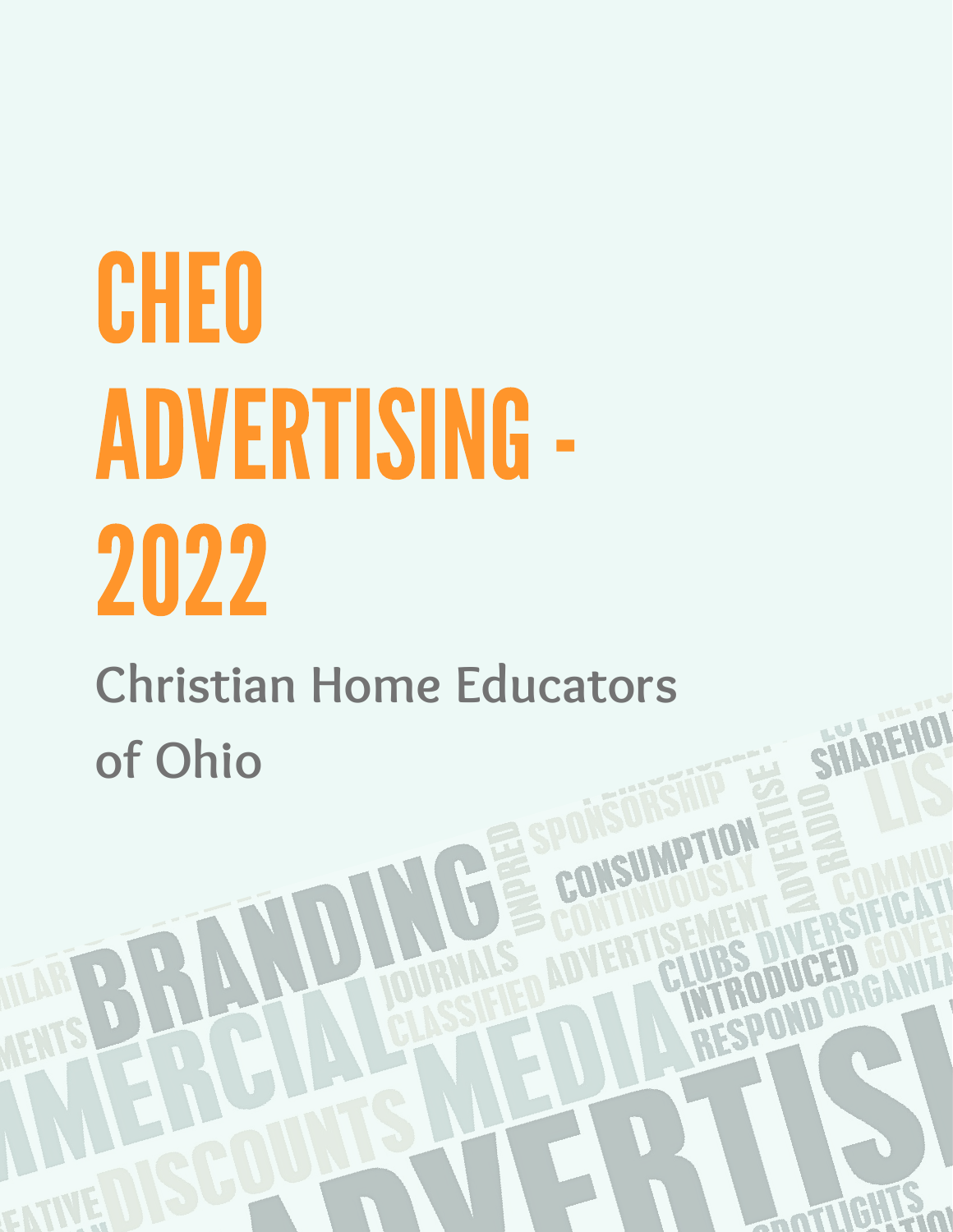#### **Who We Are:**

For over 35 years, CHEO has served as the state homeschool organization for Ohio and has remained committed to our mission "to preserve the God-given, constitutional right to home educate, and to support and encourage families in fulfilling this biblical responsibility ".

CHEO offers a variety of programs and events throughout the year that seek to encourage, train and equip families on their homeschool journey. Our legislative liaison, Melanie Elsey, has been on staff for over 25 years and attends monthly meetings in Columbus to stay informed of any changing legislation that could affect home educators. CHEO also offers a year-round office staff who remains available to help with any issues you may encounter during your school year.

#### **Our Mission Statement:**

*"CHEO acknowledges that the Lord Jesus Christ must be central and supreme in the rearing of our children, and that biblical education is an inseparable part of the Christian faith.*

*CHEO seeks to preserve the God-given, constitutional right to home educate, and to support and encourage families in fulfilling this biblical responsibility."*

#### **Disclaimer:**

Christian Home Educators of Ohio is happy to accept advertising that is in line with our mission statement and supports the fulfillment of our state-wide ministry to home educators.

Advertising requests may be denied by the Board of Directors of CHEO if it does not fit within the parameters of our stated ministry. Thank you for understandin**g.**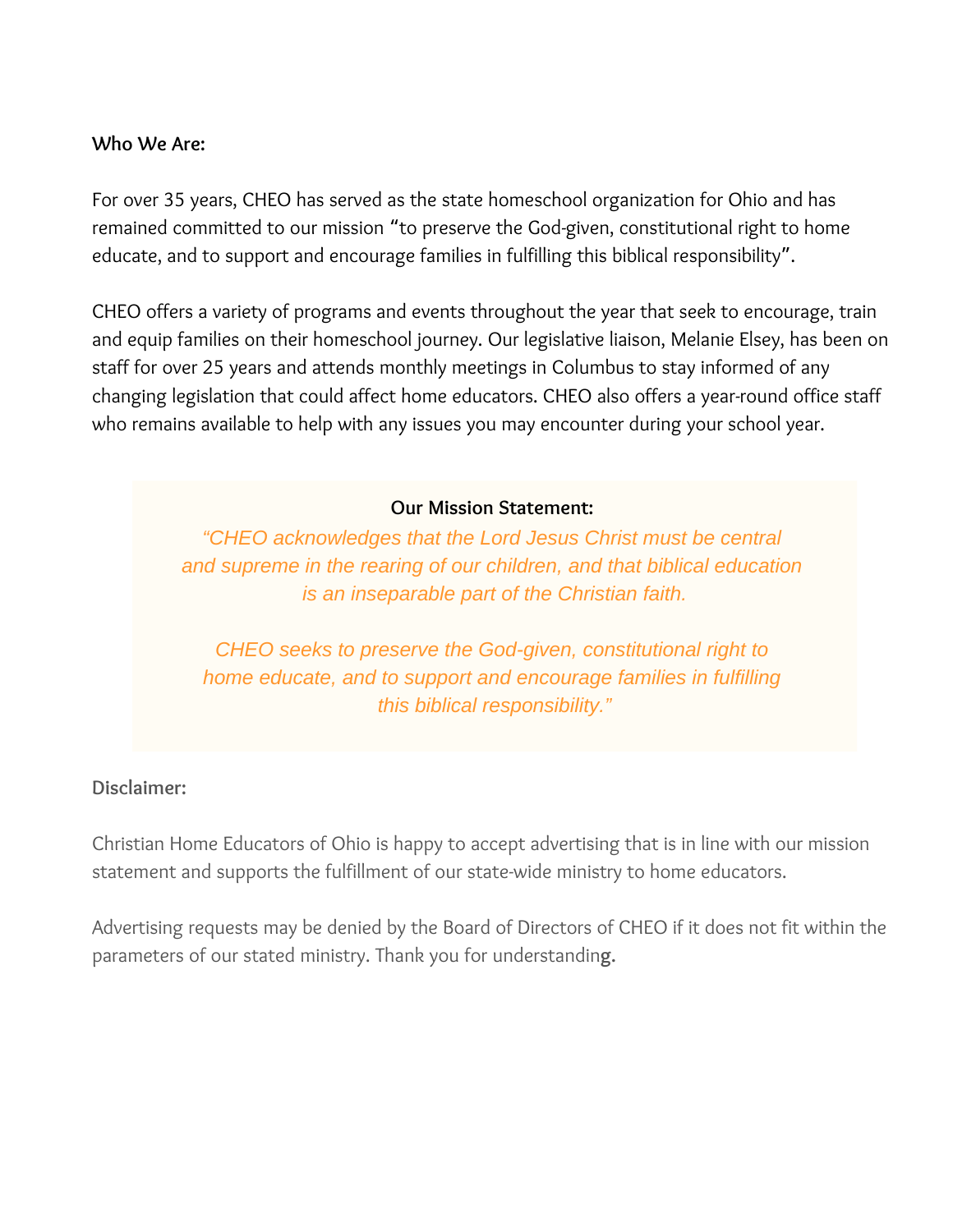# **CHEO Advertising - 2022**

#### **GENERAL INFORMATION:**

- **In order to respect the members on our mailing list, CHEO limits the amount of advertising that we send their way.**
- **For our dedicated e-blasts, we only offer ad space for 1 "blast" per week. We reserve the entire week for your organization and your ads can be scheduled any day (Monday - Saturday) and any time of day that you prefer.**
- **Ads are generally related to products, services or information related to the home educating community. We reserve one week per month for nonhomeschool advertising.**
- **We provide ad space for only one sponsor per our monthly newsletter.**
- **We provide 3 ad blocks on the CHEO website. Blocks can not be blinking or flashing, please.**
- **For event sponsors, large displays will be provided by the sponsor for the duration of the event.**
- **All graphics must be submitted at least 2 weeks prior to the scheduled advertisement.**
- **Payment must be received prior to the advertisement being run. Please call our office if you have any issues with payment. (740) 522-2460**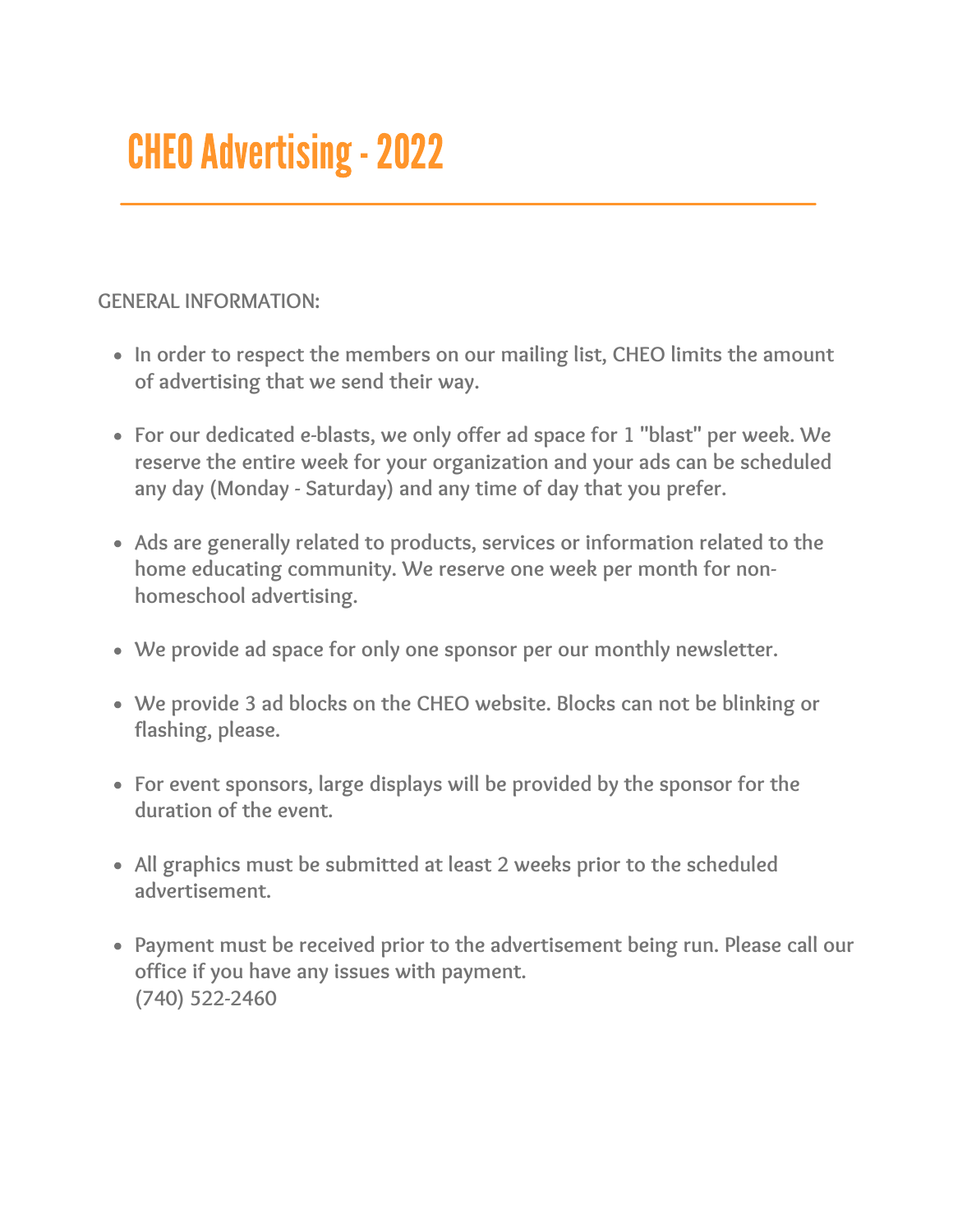### **Advertising options with CHEO**

#### **WEBSITE AD BLOCKS**

Advertisements are located on the front page of our website "below the fold". Ads may not blink or flash.

**Advertising specs:** 375px wide x 266px tall

#### **DEDICATED E-MAIL BLAST**

**\$350/blast**

A dedicated e-mail blast is sent to our newsletter contact list. Current circulation is approximately 4500. Only one blast is offered each week, so there are limited opportunities to reach our membership through this advertising method.

**Advertising specs:** Jpeg graphic - 650px width max, provide link to attach to image, provide subject line and email address for test.

**PRIMARY EVENT SPONSOR \$1600/event**

This package includes the following:

Dedicated recognition by CHEO, 2 large event signs (provide by sponsor) placed in prominent locations, 2-month website advertising, 2 dedicated e-mail blasts, full page advertisement in event program, 1 newsletter ad block.

**\$250/ 2-week block**